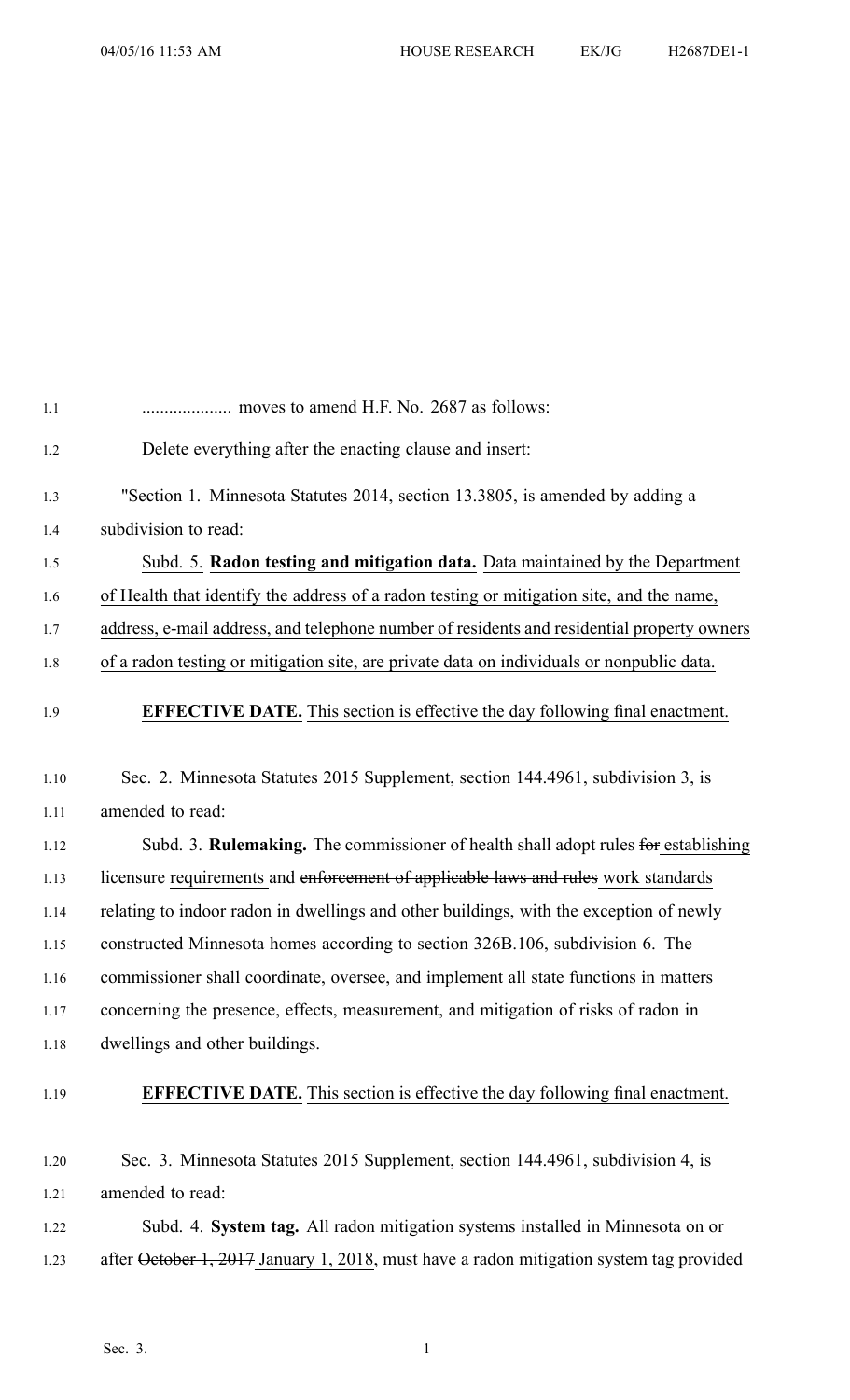| 2.1  | by the commissioner. A radon mitigation professional must attach the tag to the radon         |
|------|-----------------------------------------------------------------------------------------------|
| 2.2  | mitigation system in a visible location.                                                      |
| 2.3  | <b>EFFECTIVE DATE.</b> This section is effective January 1, 2018.                             |
| 2.4  | Sec. 4. Minnesota Statutes 2015 Supplement, section 144.4961, subdivision 5, is               |
| 2.5  | amended to read:                                                                              |
| 2.6  | Subd. 5. License required annually. A license is required annually for every                  |
| 2.7  | person, firm, or corporation that sells a device or performs a service for compensation       |
| 2.8  | to detect the presence of radon in the indoor atmosphere, performs laboratory analysis,       |
| 2.9  | or performs a service to mitigate radon in the indoor atmosphere. This section does not       |
| 2.10 | apply to retail stores that only sell or distribute radon sampling but are not engaged in the |
| 2.11 | manufacture of radon sampling devices.                                                        |
| 2.12 | <b>EFFECTIVE DATE.</b> This section is effective January 1, 2018.                             |
| 2.13 | Sec. 5. Minnesota Statutes 2015 Supplement, section 144.4961, subdivision 6, is               |
| 2.14 | amended to read:                                                                              |
| 2.15 | Subd. 6. Exemptions. This section does not apply to:                                          |
| 2.16 | (1) radon control systems installed in newly constructed Minnesota homes according            |
| 2.17 | to section 326B.106, subdivision 6, prior to the issuance of a certificate of occupancy are   |
| 2.18 | not required to follow the requirements of this section.;                                     |
| 2.19 | (2) employees of a firm or corporation that installs radon control systems in newly           |
| 2.20 | constructed Minnesota homes specified in clause (1);                                          |
| 2.21 | (3) a person authorized as a building official under Minnesota Rules, part 1300.0110,         |
| 2.22 | or that person's designee; or                                                                 |
| 2.23 | (4) any person, firm, corporation, or entity that distributes radon testing devices or        |
| 2.24 | information for general educational purposes.                                                 |
| 2.25 | <b>EFFECTIVE DATE.</b> This section is effective the day following final enactment.           |
| 2.26 | Sec. 6. Minnesota Statutes 2015 Supplement, section 144.4961, subdivision 8, is               |
| 2.27 | amended to read:                                                                              |
| 2.28 | Subd. 8. Licensing fees. (a) All radon license applications submitted to the                  |
| 2.29 | commissioner of health must be accompanied by the required fees. If the commissioner          |
| 2.30 | determines that insufficient fees were paid, the necessary additional fees must be paid       |
| 2.31 | before the commissioner approves the application. The commissioner shall charge the           |
| 2.32 | following fees for each radon license:                                                        |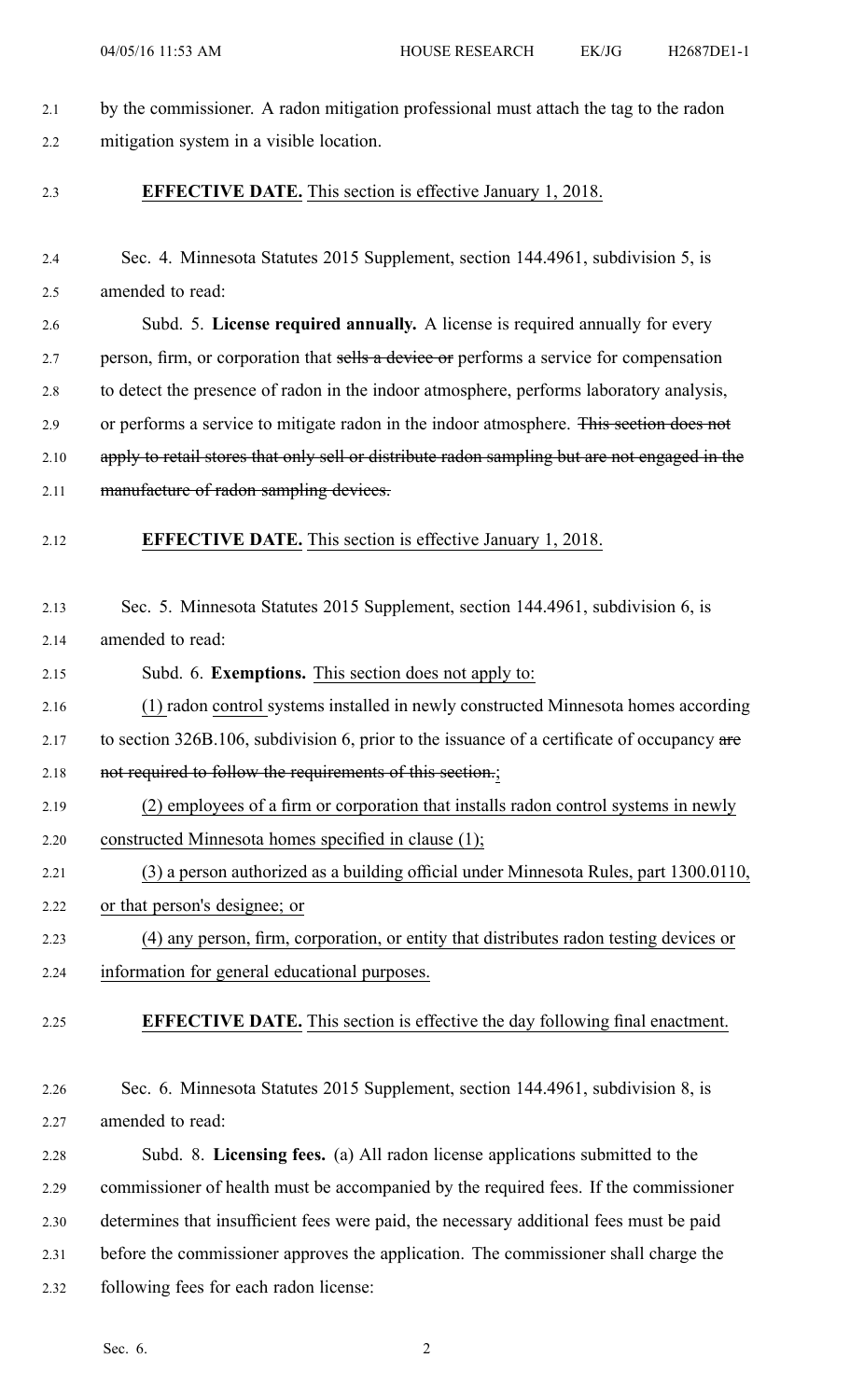04/05/16 11:53 AM HOUSE RESEARCH EK/JG H2687DE1-1

3.1 (1) Each measurement professional license, \$300 \$150 per year. "Measurement 3.2 professional" means any person who performs <sup>a</sup> test to determine the presence and 3.3 concentration of radon in a building they do the person does not own or lease; provides 3.4 professional or exper<sup>t</sup> advice on radon testing, radon exposure, or health risks related to 3.5 radon exposure; or makes representations of doing any of these activities.

3.6 (2) Each mitigation professional license, \$500 \$250 per year. "Mitigation 3.7 professional" means an individual who performs installs or designs <sup>a</sup> radon mitigation 3.8 system in a building they do the individual does not own or lease; provides professional or 3.9 expert advice on radon mitigation or radon entry routes; or provides on-site supervision 3.10 of radon mitigation and mitigation technicians; or makes representations of doing any of 3.11 these activities. "On-site supervision" means <sup>a</sup> review at the property of mitigation work 3.12 upon completion of the work and attachment of <sup>a</sup> system tag. Employees or subcontractors 3.13 who are supervised by <sup>a</sup> licensed mitigation professional are not required to be licensed 3.14 under this clause. This license also permits the licensee to perform the activities of <sup>a</sup> 3.15 measurement professional described in clause (1).

3.16 (3) Each mitigation company license, \$500 \$100 per year. "Mitigation company" 3.17 means any business or governmen<sup>t</sup> entity that performs or authorizes employees to 3.18 perform radon mitigation. This fee is waived if the mitigation company is a sole 3.19 proprietorship employs only one licensed mitigation professional.

3.20 (4) Each radon analysis laboratory license, \$500 per year. "Radon analysis 3.21 laboratory" means <sup>a</sup> business entity or governmen<sup>t</sup> entity that analyzes passive radon 3.22 detection devices to determine the presence and concentration of radon in the devices. 3.23 This fee is waived if the laboratory is <sup>a</sup> governmen<sup>t</sup> entity and is only distributing test kits 3.24 for the general public to use in Minnesota.

3.25 (5) Each Minnesota Department of Health radon mitigation system tag, \$75 per tag. 3.26 "Minnesota Department of Health radon mitigation system tag" or "system tag" means <sup>a</sup> 3.27 unique identifiable radon system label provided by the commissioner of health.

- 3.28 (b) Fees collected under this section shall be deposited in the state treasury and 3.29 credited to the state governmen<sup>t</sup> special revenue fund.
- 

3.30 **EFFECTIVE DATE.** This section is effective the day following final enactment.

3.31 Sec. 7. Minnesota Statutes 2015 Supplement, section 144.4961, is amended by adding 3.32 <sup>a</sup> subdivision to read:

3.33 Subd. 10. **Local inspections or permits.** This section does not preclude local units 3.34 of governmen<sup>t</sup> from requiring additional permits or inspections for radon control systems,

3.35 and does not supersede any local inspection or permit requirements.